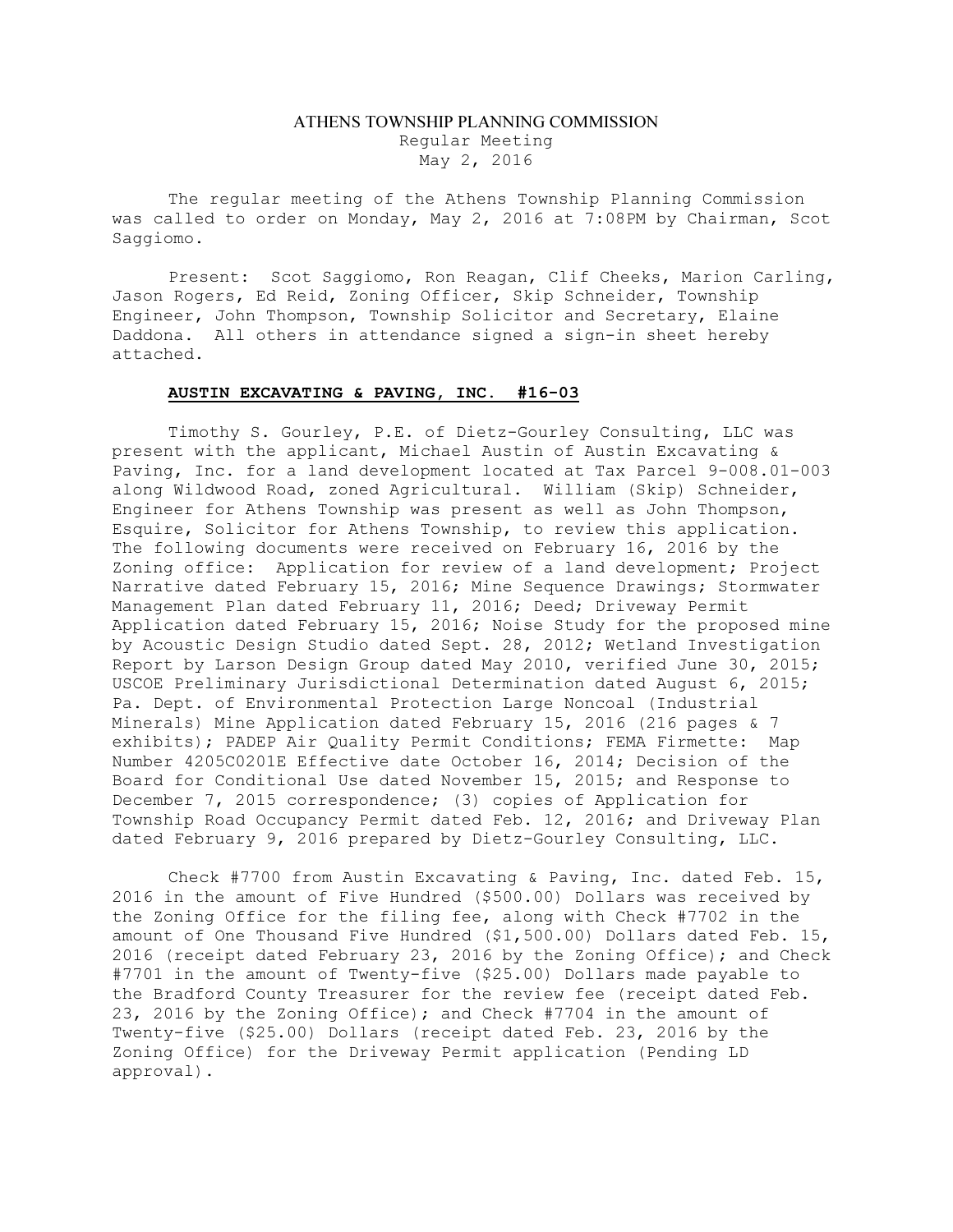Page 2

 Project Narrative states that Austin Excavating & Paving, Inc. proposes to permit and operate a sand and gravel mine at their property along Wildwood Road (T-122) in Athens Township. A portion of the parcel is within the 100-year flood plain. The majority of the parcel is utilized for agriculture along with a permitted surface mine at the southwest portion of the parcel. The northwest portion of the property is a low-lying area along an unnamed tributary to the Susquehanna River.

 Applicant proposes to extract sand and gravel from approximately 61 permitted acres (49 acres to be disturbed) to meet market demands. The estimated life of mine is approximately 20 years.

 Timothy Gourley, P.E. of Dietz-Gourley Consulting, LLC presented an overview of the land development for the Planning Commission and addressed his response comments which include the revisions in his letter dated April 25, 2016 to the receipt from Skip Schneider, P.E. of CEI Engineering in his correspondence dated March 29, 2016, a copy of which is attached for reference.

 Skip Schneider of CEI Engineering was present and stated that based on his review of the application revision submittal, he had no additional comments and found that the outside agency approvals, road bonding, and zoning permit for trailers are the remaining outstanding items, a copy of this review is attached for reference.

 Following the review of the Engineers, Scot Saggiomo asked if there were any questions of anyone in attendance. Robin Smith, resident of Wildwood Drive, expressed concern for the width of the road in the area of the swamp and asked if the Township Supervisors would be bringing the road back to 33 feet if the project is approved. This would need to be addressed by the Supervisors at the time of approval of the land development. Sue Williams, a resident of Wildwood, stated that this was zoned Agricultural and that mineral extraction is allowed but felt that the extraction would not be for industrial use or processing for a commercial operation. The Planning Commission stated that this needed to be addressed with the Supervisors as the Planning Commission only makes a recommendation, and final approval of the land development rests with the Supervisors.

 Motion by Ron Reagan to review for Preliminary Plan approval, second by Marion Carling, and motion unanimously carried. A checklist was completed and the following deficiencies were noted:

- 1) Need owner's signature on the Plan.
- 2) Need all the necessary permits and agency approvals that are required.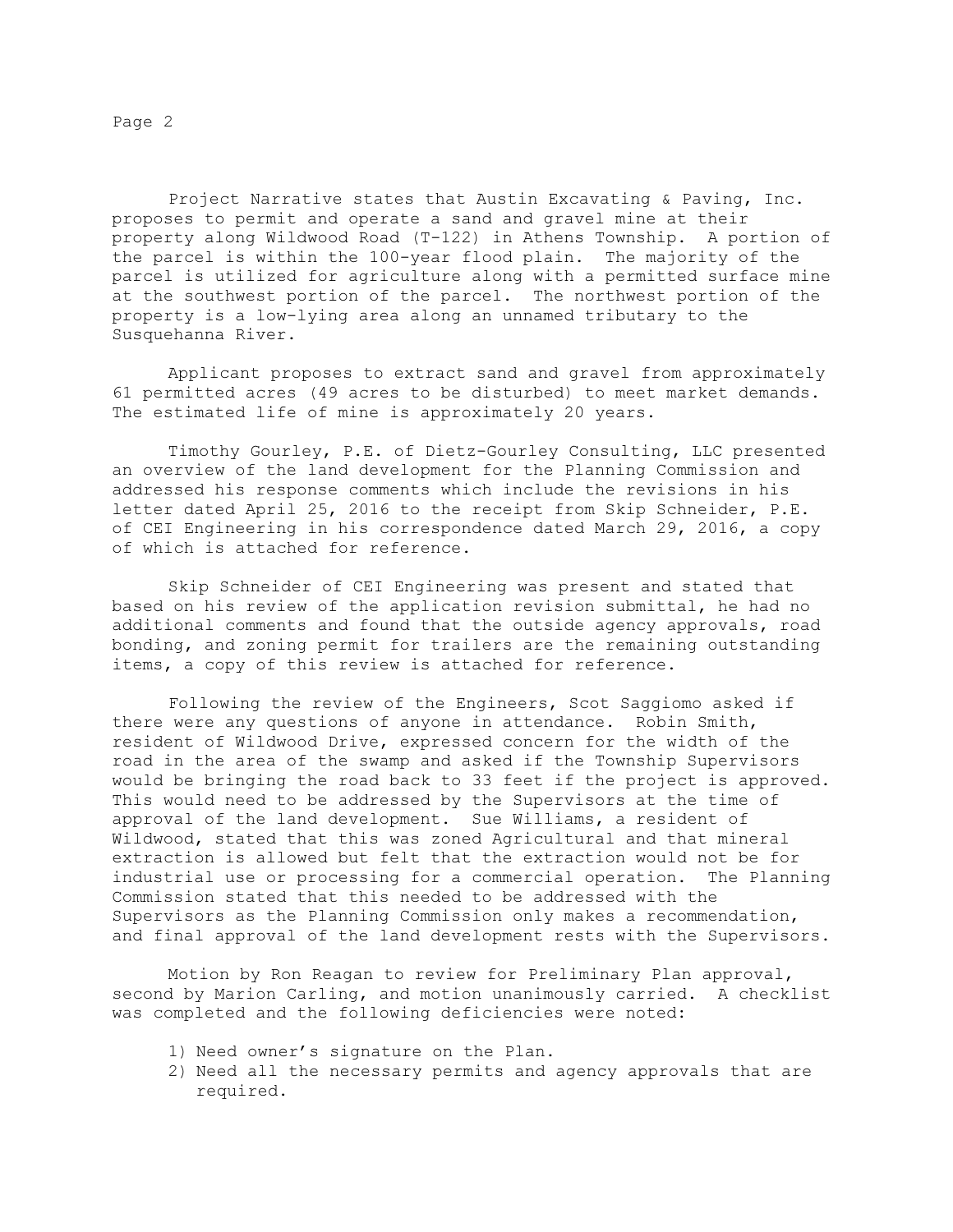- 3) Need an updated letter from Hunt Engineers concerning the road study.
- 4) Road bonding will be required.

Motion by Ron Reagan, second by Marion Carling to recommend Preliminary Plan approval to the Supervisors at their special meeting to be held on May 18, 2016 at 6:00PM contingent upon resolution of the deficiencies, and motion unanimously carried.

## LEGACY MOTORS #16-05

 Dave Young, P.E. of JHA Companies was present along with the applicants, Thomas and Kristin Shores, for a proposed land development for an automotive sales facility located at 2202 and 2218 Elmira Street(SR 1069)which is currently Yales Music and a residence, zoned Commercial. William (Skip) Schneider of CEI Engineering was present also as the review Engineer for Athens Township. The following documents were received by the Zoning Office on April 11, 2016: Application for review of land development; Site Plan drawings dated April 11, 2016; Combined E & S Control and Stormwater Management Plan Narrative; Project Narrative; Project Cost Estimate; Project Construction Schedule; Project Site Deed; Power of Attorney; Will Serve letters from water and gas utilities; and Pre-Lease Agreement with David R. and Donna J. Yale dated April 9, 2016. Transmittal of documents states that a combination deed will be prepared for the two parcels to be combined into a single parcel; that the project has been submitted to the Bradford County Conservation District for an Erosion and Sediment Control review; that the project has been submitted to the PA Department of Transportation for a low volume Highway Occupancy Permit; and that there are no deed restrictions anticipated.

 Check #1760 dated April 9, 2016 from Thomas R. and Kristin A. Shores was received by the Zoning Office (receipts dated April 15, 2016) for the filing fee in the amount of Five Hundred (\$500.00) Dollars, along with Check #1761 dated April 11, 2016 for the Engineer review fee in the amount of One Thousand Five Hundred (\$1,500.00) Dollars, and Check #1762 dated April 11, 2016 made payable to the Bradford County Treasurer in the amount of Twenty-five (\$25.00)Dollars for the County review fee.

 Project Narrative states that the land development is proposed to combine the two existing parcels into a single 1.33 acre parcel.

 Currently the northern parcel is the site of a single family residence, while the southern parcel is the location of the existing Yale's Music Shop business. The project is being developed as an automotive sales facility, which is a permitted principal use in the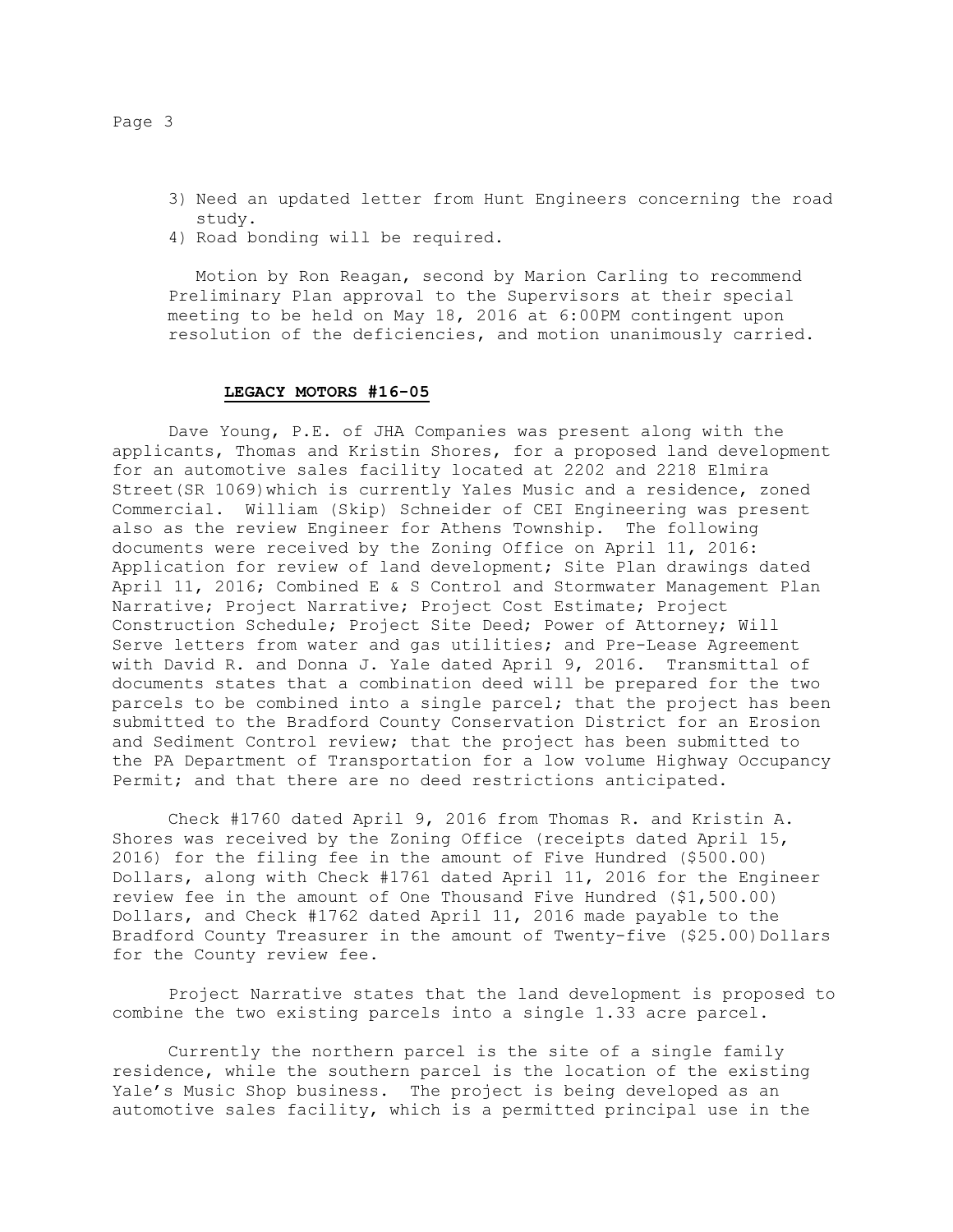Page 4

Commercial District. The existing residence in the northern portion of the project site is currently being demolished. The existing music shop will be renovated into a sales office and vehicle preparation facility. The developer intends to lease the development site from the current owner. The proposed business anticipates two employees. Business hours will be 9AM to 5PM Monday through Saturday. Vehicles will be delivered to the developer's North Towanda location for preparation prior to delivery to this site. The largest vehicle anticipated at this site is a single unit delivery van.

 Dave Young stated that they anticipate four rows of parking for the display vehicles and require an area for the employee parking for a total of 37 spaces. The owner plans to rehab the existing Yale's sign, and no lighting plan is planned for the site due to their hours of operation. He stated that there are three (3) curb cuts presently, and that they had met with PennDOT and they will require only two driveways. He stated that the residence is to be demolished, that the owner wants to pave the parking area only and leave the area for the display vehicles gravel if possible.

 Skip Schneider, review Engineer, submitted his review for this project in his letter dated April 25, 2016 to the Planning Commission and a copy of same is attached for reference.

 Motion by Jason Rogers to review the Preliminary Plan for land development, second by Clif Cheeks, and motion unanimously carried. A checklist was completed and the deficiencies are as listed in the letter of Skip Schneider dated April 25, 2016.

Motion by Jason Rogers, second by Clif Cheeks, to recommend approval to the Supervisors at their meeting to be held on May 25, 2016 at 7:00PM, contingent on resolution of the deficiencies, and motion unanimously carried.

## CONDITIONAL USE HEARING REVIEW – AQUA, PA

The Athens Township Supervisors requested a review of an application for a Conditional Use Hearing for a proposed Utility Supply Facility on Center Street in a letter dated April 29, 2016.

The Planning Commission reviewed the application and recommend that the applicant make application to the Zoning Hearing Board for a Use Variance.

 Motion by Ron Reagan to approve the Minutes of April 4, 2016 as read, second by Jason Rogers, and motion unanimously carried.